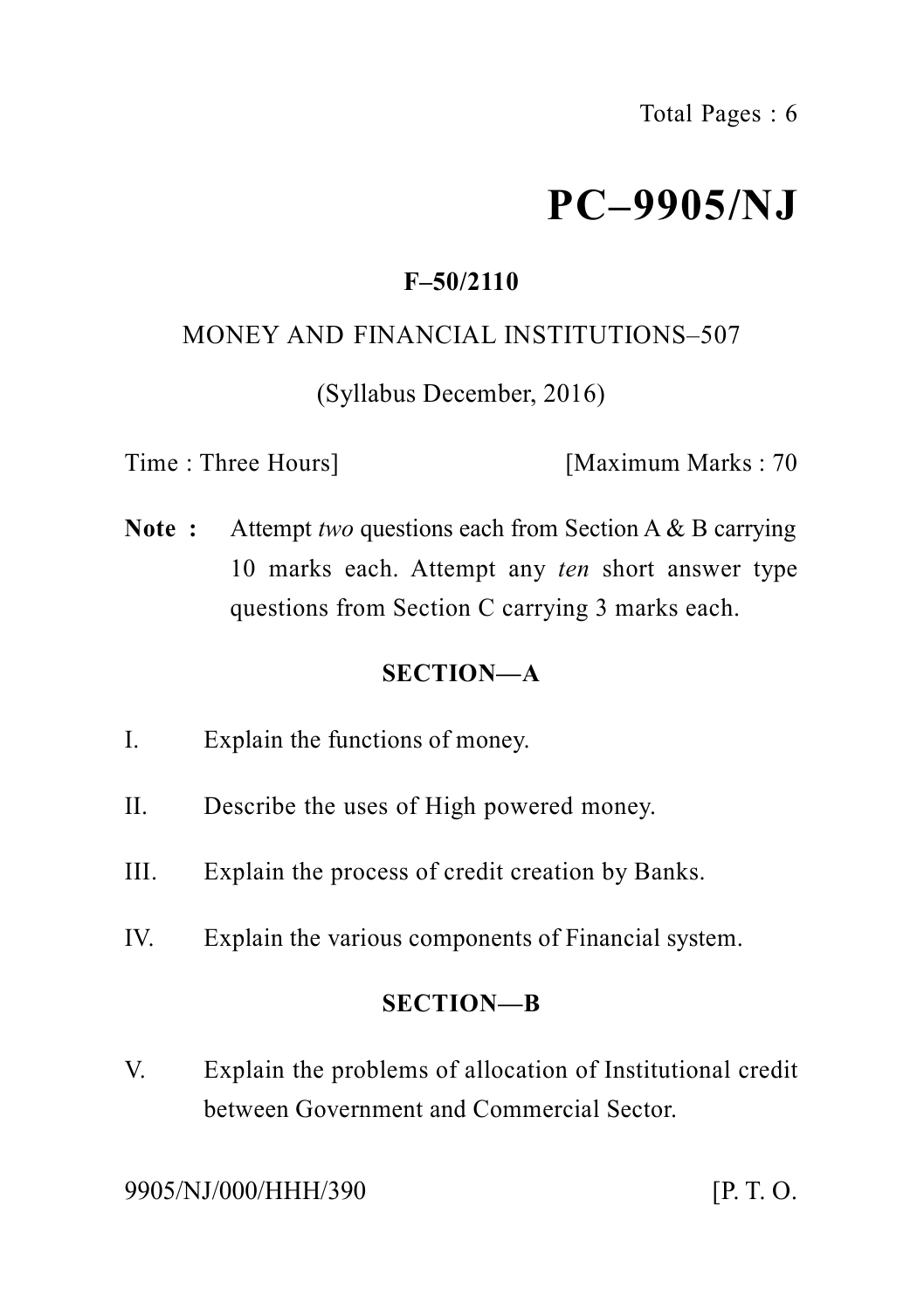- VI. Discuss the problems of allocation institutional credit between large and small borrowers.
- VII. Distinguish between Administered rates and Marketdetermined Interest Rates.
- VIII. Explain the sources of differences in rates of Interest.

#### **SECTION—C**

## **(Compulsory Question)**

- IX. Attempt any *ten* short answer questions :
	- 1. High powered money
	- 2. Credit Multiplier
	- 3. Derivative deposits
	- 4. Cash Reserve Ratio
	- 5. Money Market
	- 6. Financial Instruments
	- 7. Inter-sectoral problems of allocation of Institutional credit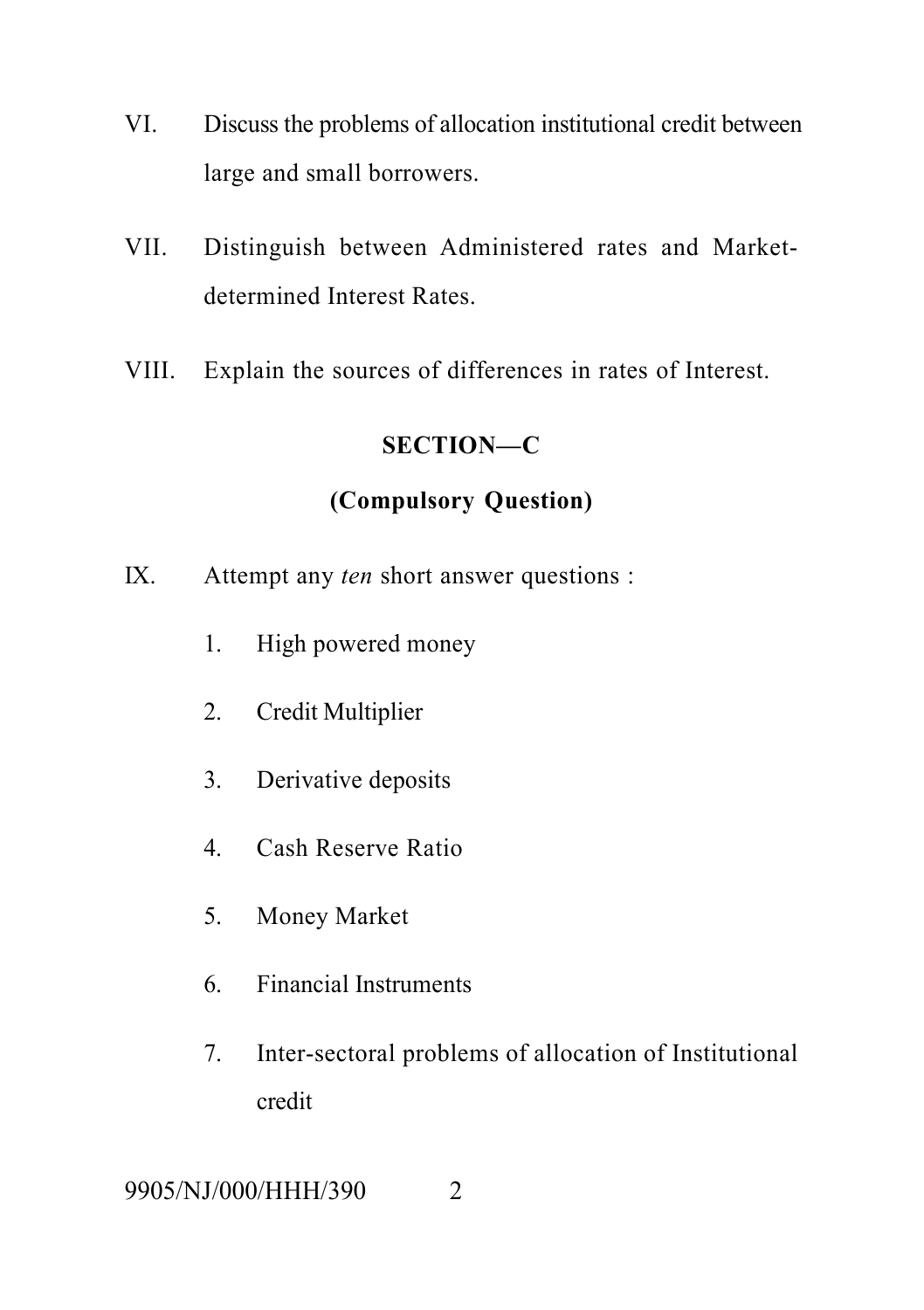- 8. Policies of Allocation of Institutional Credit
- 9. Factors determining Rates of Interest
- 10. Market-determining Rate of Interest
- 11. Deposit rate
- 12. Bond rate.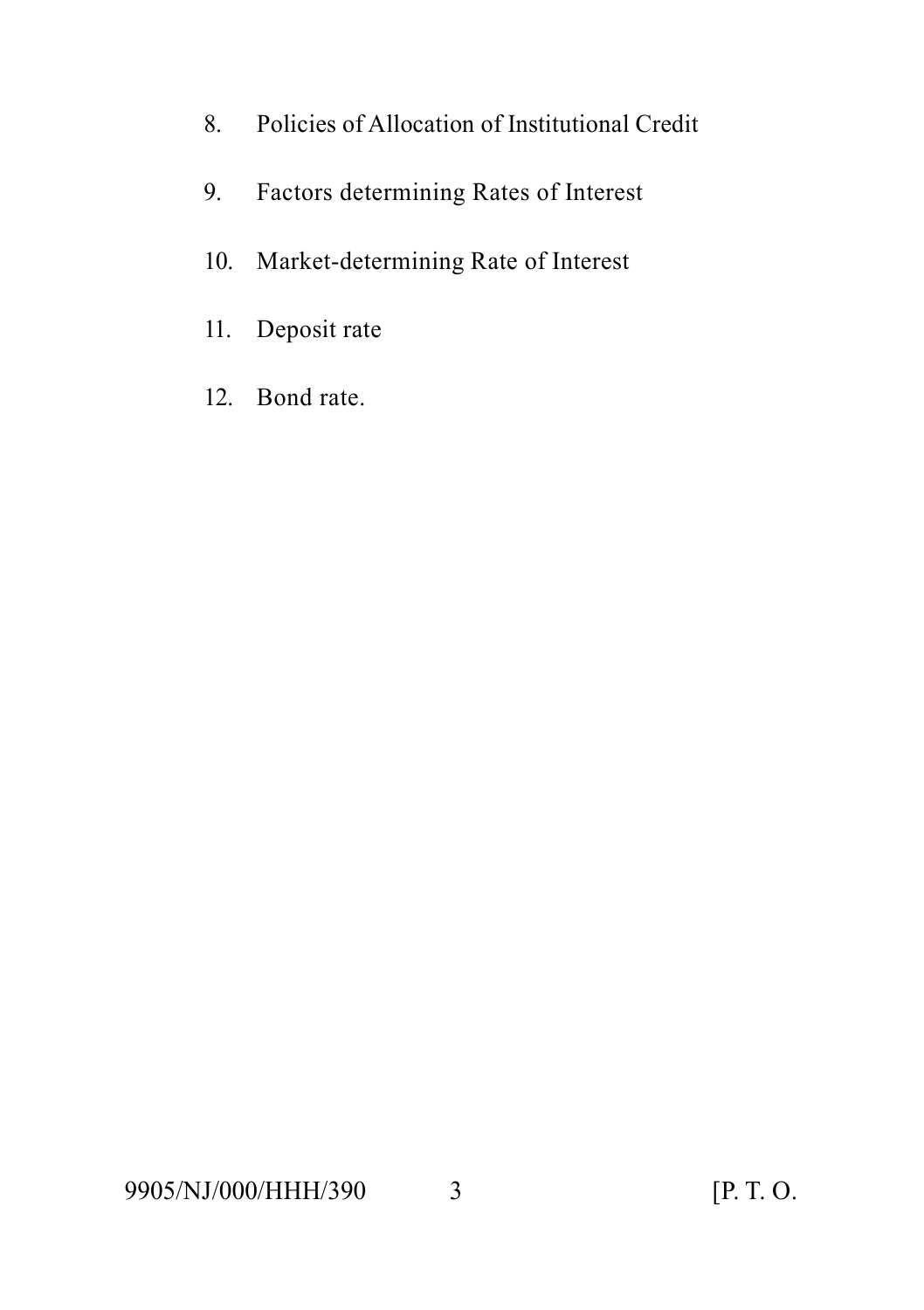#### **PUNJABI VERSION**

PUNJABI VERSION<br>ਨੋਟ : ਭਾਗ A ਅਤੇ B ਵਿਚੋਂ *ਦੋ–ਦੋ* ਪ੍ਰਸ਼ਨ ਕਰੋ। ਹਰੇਕ ਪ੍ਰਸ਼ਨ ਦੇ<br>10 ਅੰਕ ਹਨ। ਭਾਗ C ਵਿਚਲੇ ਕੋਈ *ਦਸ* ਸੰਖੇਪ ਉੱਤਰ ਵਾਲੇ PUNJABI VERSION<br>ਭਾਗ A ਅਤੇ B ਵਿਚੋਂ *ਦੋ–ਦੋ* ਪ੍ਰਸ਼ਨ ਕਰੋ। ਹਰੇਕ ਪ੍ਰਸ਼ਨ ਦੇ<br>10 ਅੰਕ ਹਨ। ਭਾਗ C ਵਿਚਲੇ ਕੋਈ *ਦਸ* ਸੰਖੇਪ ਉੱਤਰ ਵਾਲੇ<br>ਪ੍ਰਸ਼ਨ ਕਰੋ। ਹਰੇਕ ਪ੍ਰਸ਼ਨ ਦੇ 3 ਅੰਕ ਹਨ। ਨੋਟ : ਭਾਗ A ਅਤੇ B ਵਿਚੋਂ *ਦੋ–ਦੋ* ਪ੍ਰਸ਼ਨ ਕਰੋ। ਹਰੇਕ ਪ੍ਰਸ਼ਨ ਦੇ<br>10 ਅੰਕ ਹਨ। ਭਾਗ C ਵਿਚਲੇ ਕੋਈ *ਦਸ* ਸੰਖੇਪ ਉੱਤਰ ਵਾਲੇ<br>ਪੁਸ਼ਨ ਕਰੋ। ਹਰੇਕ ਪੁਸ਼ਨ ਦੇ 3 ਅੰਕ ਹਨ।

#### $\overline{g}$ ਯ $\overline{m}$  $\overline{a}$

- 
- **ਭਾਗ—A**<br>I. ਮੁਦਰਾ ਦੇ ਕਾਰਜਾਂ ਬਾਰੇ ਚਰਚਾ ਕਰੋ।<br>II. ਉਚੇਰੀ ਸ਼ਕਤੀ ਵਾਲੀ ਮੁਦਰਾ ਦੇ ਲਾਭ ਦਰਜ ਕਰੋ।
- I. ਮੁਦਰਾ ਦੇ ਕਾਰਜਾਂ ਬਾਰੇ ਚਰਚਾ ਕਰੋ।<br>II. ਉਚੇਰੀ ਸ਼ਕਤੀ ਵਾਲੀ ਮੁਦਰਾ ਦੇ ਲਾਭ ਦਰਜ ਕਰੋ।<br>III. ਬੈਂਕਾਂ ਵਲੋਂ ਕਰੈਡਿਟ ਨਿਰਮਾਣ ਦੀ ਪ੍ਰਕਿਰਿਆ ਵਿਚਾਰੋ।
- II. ਉਚੇਰੀ ਸ਼ਕਤੀ ਵਾਲੀ ਮੁਦਰਾ ਦੇ ਲਾਭ ਦਰਜ ਕਰੋ।<br>III. ਬੈਂਕਾਂ ਵਲੋਂ ਕਰੈਡਿਟ ਨਿਰਮਾਣ ਦੀ ਪ੍ਰਕਿਰਿਆ ਵਿਚਾਰੋ।<br>IV. ਵਿੱਤੀ ਪ੍ਰਣਾਲੀ ਦੇ ਵਿਭਿੰਨ ਸੰਘਟਕਾਂ (ਅੰਗਾਂ) ਬਾਰੇ ਜਾਣਕਾਰੀ III. ਬੈਂਕਾਂ ਵਲੋਂ ਕਰੈਡਿਟ ਨਿਰਮਾਣ ਦੀ ਪ੍ਰਕਿਰਿਆ ਵਿਚਾਰੋ।<br>IV. ਵਿੱਤੀ ਪ੍ਰਣਾਲੀ ਦੇ ਵਿਭਿੰਨ ਸੰਘਟਕਾਂ (ਅੰਗਾਂ) ਬਾਰੇ ਜਾਣਕਾਰੀ<br>ਦਿਓ। ਜ਼ਿਓ।

#### Bwg**—B**

- ਭਾਗ—B<br>V. ਸਰਕਾਰ ਅਤੇ ਵਪਾਰਕ ਖੇਤਰ ਵਿਚਕਾਰ ਸੰਸਥਾਨਕ ਕਰੈਡਿਟ ਦੀ<br>ਵੰਡ ਕਰਨ ਦੀਆਂ ਸਮੱਸਿਆਵਾਂ ਵਿਚਾਰੋ। **ਭਾਗ—B<br>ਸਰਕਾਰ ਅਤੇ ਵਪਾਰਕ ਖੇਤਰ ਵਿਚਕਾਰ ਸੰਸਥਾਨਕ ਕਰੈਡਿਟ ਦੀ<br>ਵੰਡ ਕਰਨ ਦੀਆਂ ਸਮੱਸਿਆਵਾਂ ਵਿਚਾਰੋ।<br>ਵੱਡੇ ਅਤੇ ਛੋਟੇ ਉਧਾਰ ਲੈਣ ਵਾਲਿਆਂ ਵਿਚਕਾਰ ਸੰਸਥਾਨਕ ਕਰੈਡਿਟ**
- VI. v `f y Aq y C ot y a uDwr l Yx vwilAW ivckwr s MsQwnk kr Yift ਵੰਡ ਕਰਨ ਦੀਆਂ ਸਮੱਸਿਆਵਾਂ ਵਿਚਾਰਂ।<br>ਵੱਡੇ ਅਤੇ ਛੋਟੇ ਉਧਾਰ ਲੈਣ ਵਾਲਿਆਂ ਵਿਚਕਾਰ ਸੰਸਥਾਨਕ ਕਰੈਡਿਟ<br>ਦੀ ਵੰਡ ਕਰਨ ਦੀਆਂ ਸਮੱਸਿਆਵਾਂ ਵਿਚਾਰੋ।<br>I/000/HHH/390 4

9905/NJ/000/HHH/390 4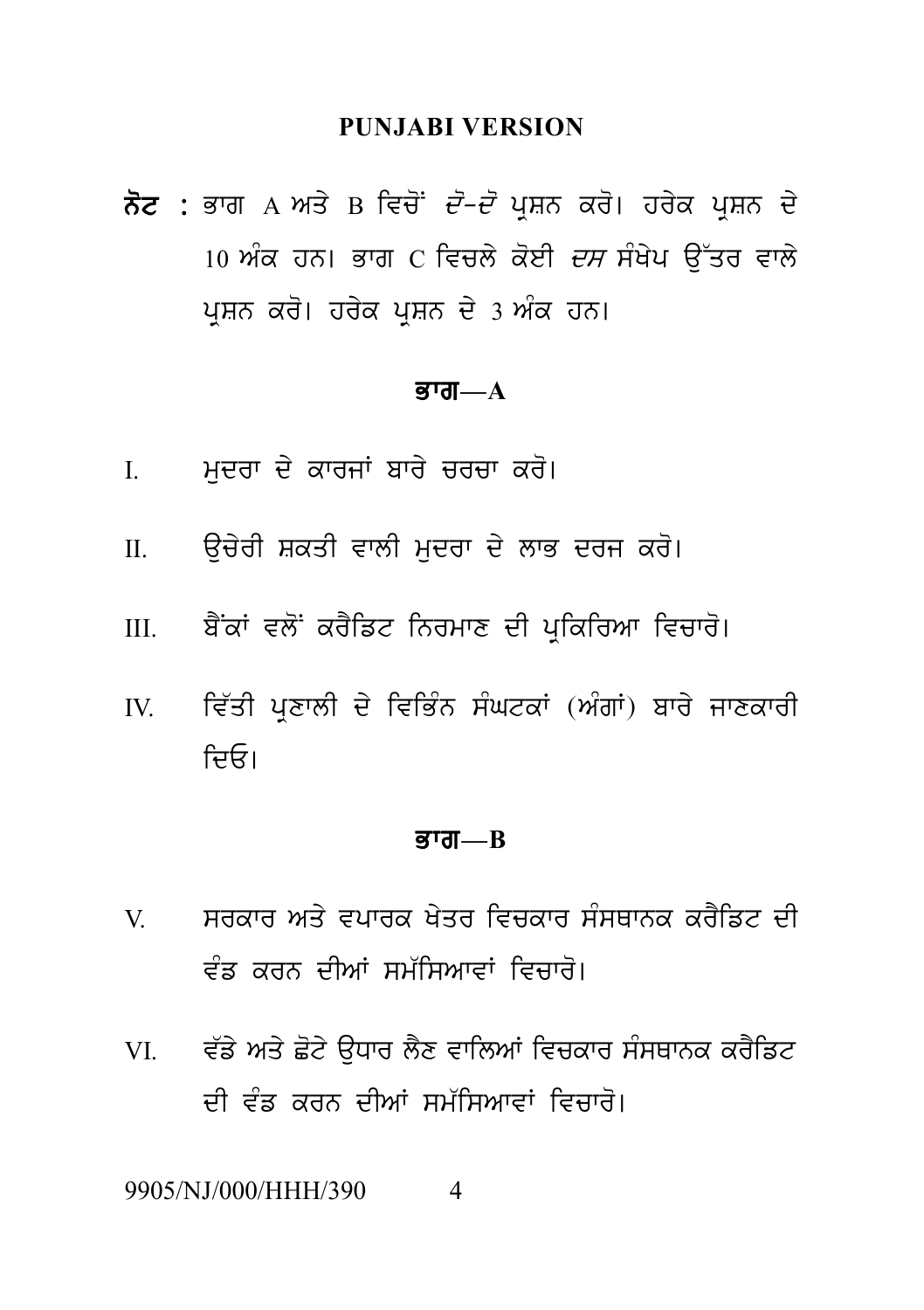- VII. ਪਸ਼ਾਸਨਕ ਅਤੇ ਮੰਡੀ ਵਲੋਂ ਨਿਰਧਾਰਤ ਵਿਆਜ ਦਰਾਂ ਵਿਚਲਾ ਅੰਤਰ ਸਪੱਸਟ *ਕ*ਰੋ।
- VIII ਵਿਆਜ ਦਰਾਂ ਵਿਚ ਵੱਖਰੇਵਿਆਂ ਦੇ ਸਰੋਤਾਂ ਬਾਰੇ ਚਰਚਾ ਕਰੋ।

#### ਭਾਗ $-C$

## (ਲਾਜ਼ਮੀ ਪ੍ਰਸ਼ਨ)

- IX. ਕਿਸੇ *ਦਸ* ਦੇ ਸੰਖੇਪ ਉੱਤਰ ਲਿਖੋ :
	- 1. ਉਚੇਰੀ ਸ਼ਕਤੀ ਵਾਲੀ ਮਦਰਾ ਕੀ ਹੰਦੀ ਹੈ?
	- 2. ਕਰੈਡਿਟ ਗਣਕ ਤੋਂ ਕੀ ਭਾਵ ਹੈ?
	- 3. ਵਿਉਤਪਤ ਜਮ੍ਹਾਂ ਰਕਮਾਂ ਕੀ ਹੰਦੀਆਂ ਹਨ?
	- 4. ਕੈਸ਼-ਰੀਜ਼ਰਵ ਅਨਪਾਤ ਤੋਂ ਕੀ ਭਾਵ ਹੈ?
	- 5. ਮਦਰਾ ਮੰਡੀ ਤੋਂ ਕੀ ਭਾਵ ਹੈ?
	- 6. ਵਿੱਤੀ ਦਸਤਾਵੇਜ (Instruments) ਤੋਂ ਕੀ ਭਾਵ ਹੈ?
	- ਸੰਸਥਾਨਕ ਕਰੈਡਿਟ ਵੰਡਣ ਦੀਆਂ ਅੰਤਰ-ਖੇਤਰੀ ਸਮੱਸਿਆਵਾਂ  $7\overline{ }$ ਵਿਜ਼ਾਰੋ।

9905/NJ/000/HHH/390 5  $[P, T, O]$